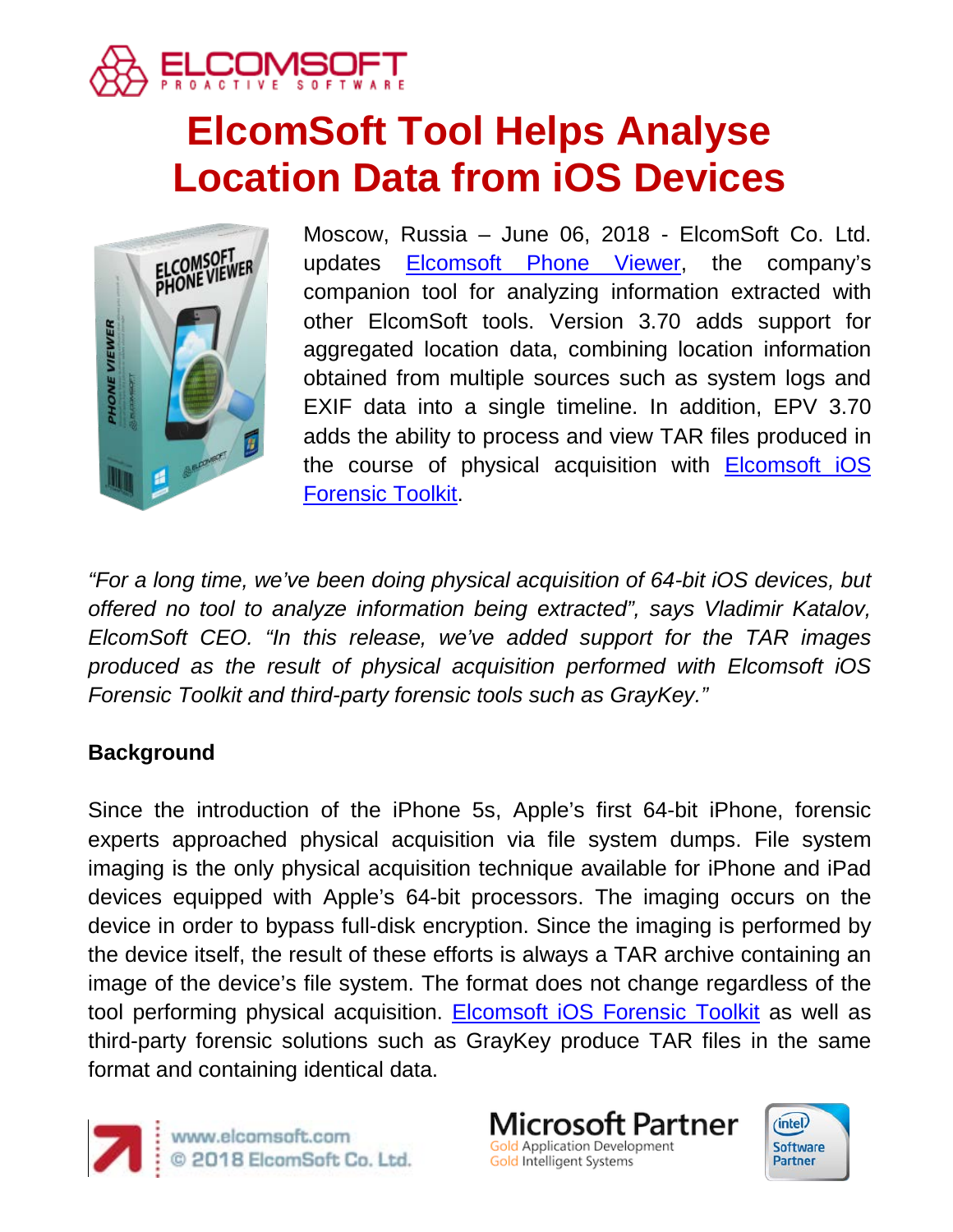

The resulting file system image may contain critical evidence that cannot be accessed via any other means such as logical or cloud extraction. One example of such evidence is the list of locations revealing estimated coordinates of the device at any given time or period of time. Combining location data with other bits and pieces can lead to important discoveries, such as finding out the location of the user during a given phone call, or pinning a given picture or video footage to a point on the map.

Up until now, the tools for analysing information inside these TAR images were offered as integral parts of fully-featured forensic toolkits. Experts would be limited to either time-consuming and labour-intensive manual analysis requiring a high level of expertise, or a highly sophisticated and complex forensic suite, with nothing in between.

[Elcomsoft Phone Viewer 3.70](https://www.elcomsoft.com/epv.html) offers a perfect lightweight alternative to both the manual analysis and the use of sophisticated forensic packages, providing experts with a tool that is easy to master without day-long training sessions.

## **Aggregated Location Data**

Elcomsoft Phone Viewer 3.70 brings location analysis to a whole new level, adding a new aggregated view to help experts analyse the user's location history based on evidence extracted from multiple sources. The current release extracts and aggregates location information from the system (frequently visited places, GSM and WI-Fi connections), several built-in and third-party applications (from Google Maps to Uber) and geotags in media files.

By accessing location data gathered from such a wide range of sources, experts are no longer limited to evidence collected from just the location logs. Some sources are only available with physical extraction (TAR files), and some data may be limited when analyzing backups. The number of supported sources of location data will be growing in future releases of Elcomsoft Phone Viewer.



icrosoft Partner **Gold Application Development** Gold Intelligent Systems